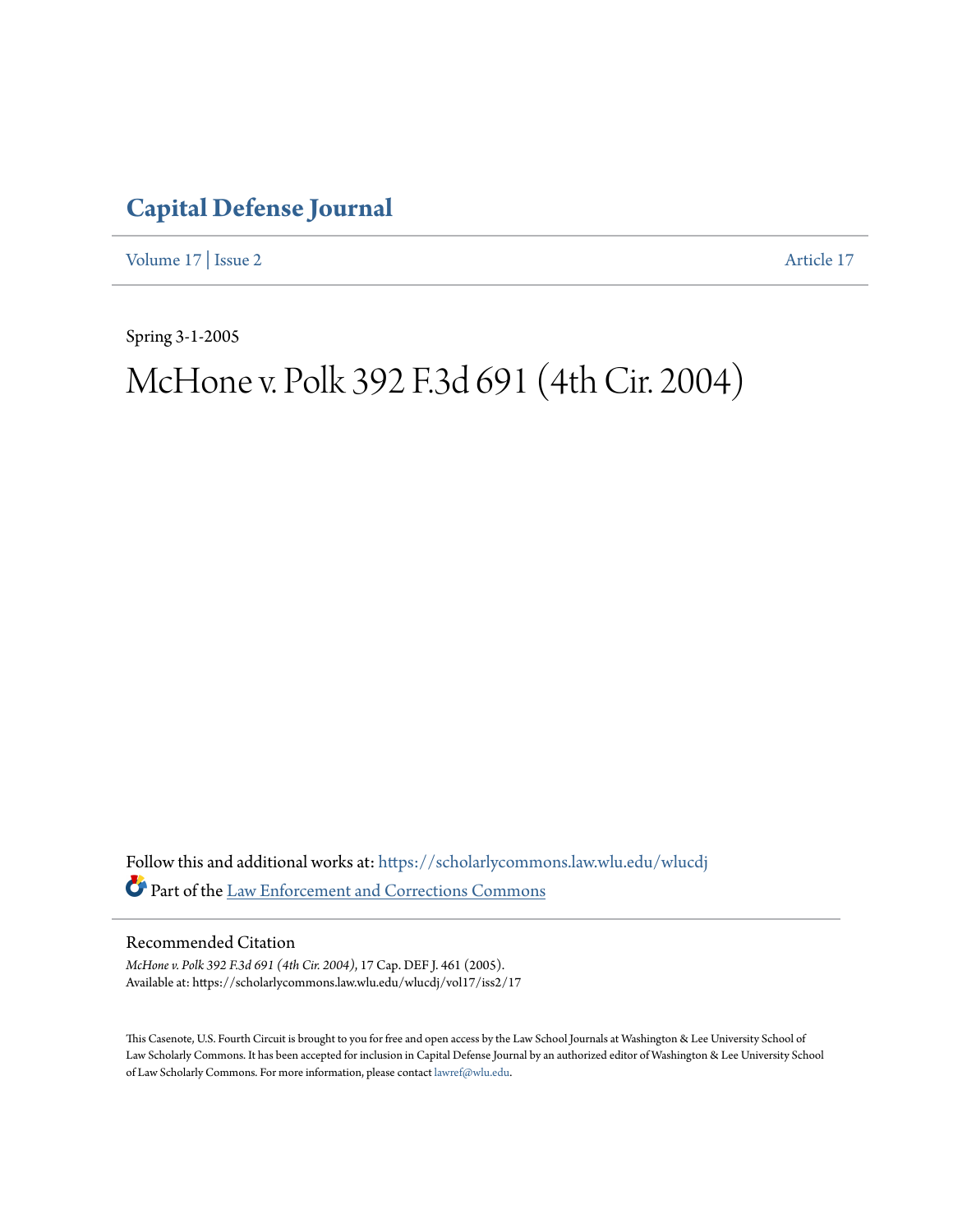### **McHone v. Polk 392 F.3d 691 (4th Cir. 2004)**

#### *I. Facts*

On June 2, 1990, nineteen-year-old Steven Van McHone and his friends Jimmy McMillian and Tammy Sawyers embarked on an afternoon of drinking.' After consuming a great deal of whiskey and several beers, the three drove back to Mount Airy from Winston Salem, North Carolina, and were stopped in transit **by** a state trooper.2 The officer arrested McMillian for driving under the influence; afterwards, Sawyers drove McHone to his mother's house.<sup>3</sup> Around midnight Sawyers and McHone went to a party, at which McHone consumed more liquor and beer and acted very erratically, getting into loud arguments and even pointing an unloaded gun at several party guests.<sup>4</sup> When asked by his girlfriend, Tammy Bryant, to explain his behavior, McHone revealed that he had taken some hits of LSD.<sup>5</sup>

After McHone returned home from the party, his mother, step-father, halfbrother, sister-in-law, and nephew arrived at the house from a day of fishing.<sup>6</sup> While Wendy, Alex, and Wesley, Jr. got ready for bed, McHone and his mother began to argue about money.' After the argument, McHone went to his room in the basement, and Mildred asked Wesley, Jr. if he had seen the family's handgun.<sup>8</sup> She then left the room.<sup>9</sup>

2. *Id.* at **715.**

**3.** *Id.*

<sup>1.</sup> McHonev. Polk, 392 F.3d 691,714-15,717 n.l1 (4th Cir. 2004) (Gregory,J., concurring in part and dissenting in part).

*<sup>4.</sup> Id.*

**<sup>5.</sup>** *McHone,* **392 F.3d** at 696; *McHone,* **392 F.3d** at **717** (Gregory, J., concurring in part and dissenting in part).

*<sup>6.</sup> McHone,* **392 F.3d** at 696; *McHone,* **392** F.3d at **713** (Gregory, J., concurring in part and dissenting in part). McHone lived with his mother, Mildred Adams, and his step-father, Wesley Adams, Sr. *Id.* His half-brother, Wesley Adams, Jr., and Wesley, Jr.'s wife, Wendy, were on leave from the Air Force and visiting with their son, Alex. *Id.* Randy Adams, McHone's other halfbrother, was also at the house when the family came home. *Id.*

**<sup>7.</sup>** *McHone,* **392 F.3d** at 696; *McHone,* **392 F.3d** at **713** (Gregory, J., concurring in part and dissenting in part). McHone was on probation and had to pay reparations for his prior offense. *Id.* at **713** n.2. His mother managed that money. *Id.*

<sup>8.</sup> *McHone,* **392 F.3d** at 696; *McHone,* **392 F.3d** at **713** (Gregory, J., concurring in part and dissenting in part).

<sup>9.</sup> *McHone,* **392 F.3d** at 696; *McHone,* **392 F.3d** at **713** (Gregory, J., concurring in part and dissenting in part).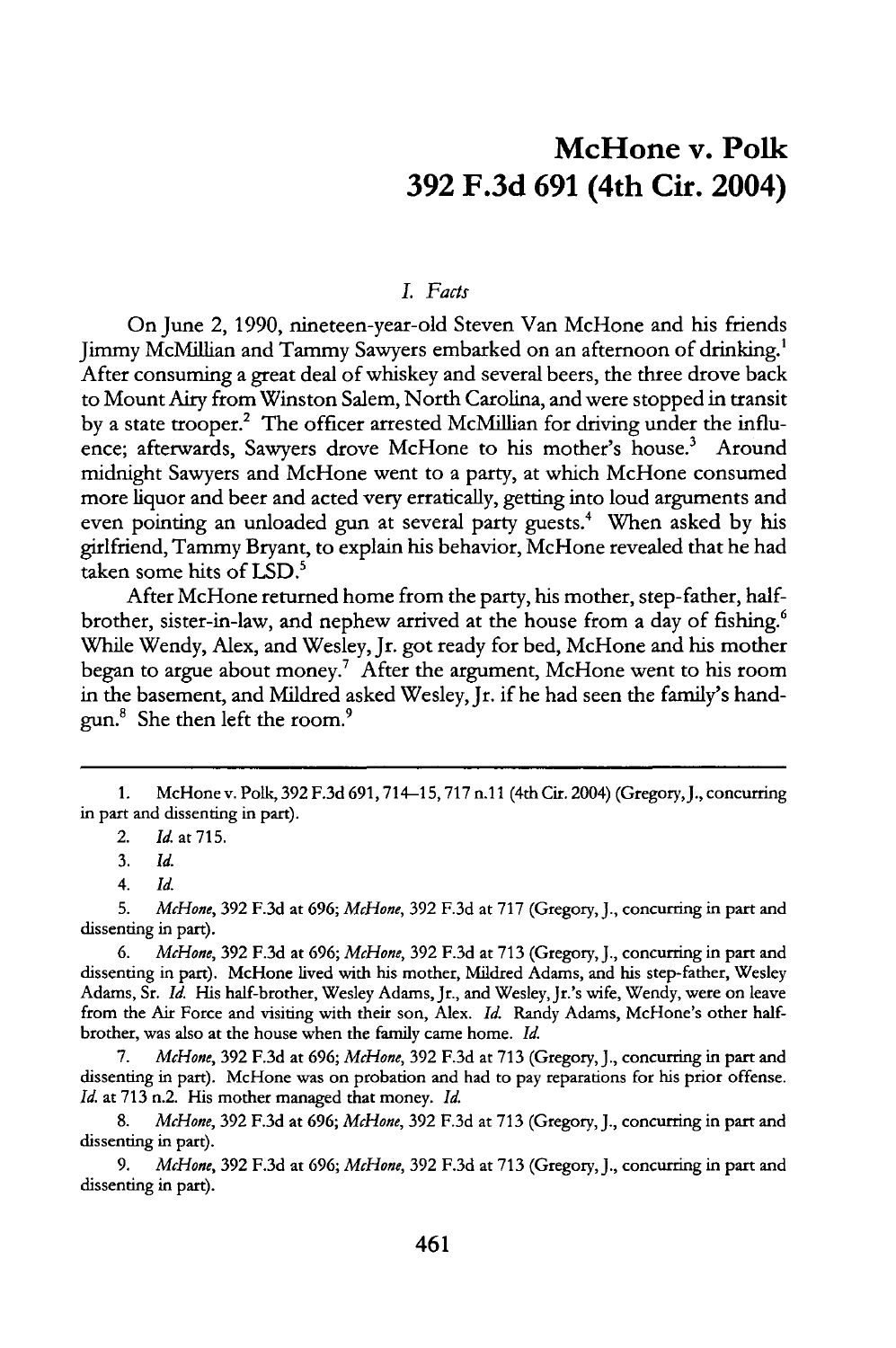Shortly thereafter, the family heard three gunshots from the backyard. Wesley, Jr. hurried to call the police, while Wesley, Sr. ran to investigate the origin of the shots. Soon, Wesley, Sr. and McHone reappeared, fighting over a gun. Wesley, Sr. told Wesley, Jr. to help his mother, who was "facedown out back," and continued fighting McHone until he thought he had subdued him. Wesley, Sr. returned to the kitchen, but McHone soon emerged from the hallway holding a shotgun. When Wesley, Sr. lunged for the gun, McHone shot him. Wesley, Jr. then attempted to wrest control of the gun from his half-brother. After ten minutes of struggling, Wesley, Jr. was able to subdue McHone, who burst into tears and screamed at Wesley, Jr., demanding that he kill him. Both Mildred and Wesley, Sr. died from their wounds.<sup>10</sup>

The State of North Carolina charged McHone with the first-degree murders of Mildred and Wesley, Sr. and assault with a deadly weapon with intent to kill inflicting serious injury on Wesley, Jr.<sup>11</sup> The jury found McHone guilty of each charge.<sup>12</sup> After a sentencing hearing in which it found one aggravating and eleven mitigating factors for the murder of Mildred and two aggravating and ten mitigating factors for the murder of Wesley, Sr., the jury recommended a death sentence for each murder.<sup>13</sup> The court imposed both death sentences.<sup>14</sup> The Supreme Court of North Carolina denied McHone's direct and postconviction appeals.<sup>15</sup> Although the United States District Court for the Middle District of North Carolina denied McHone's federal habeas corpus petition, the United States Court of Appeals for the Fourth Circuit issued McHone a certificate of appealability for two of his claims: (1) the prosecution withheld material exculpatory evidence from McHone's trial counsel in violation of *Brady v. Maryland;'6* and (2) McHone's trial counsel were constitutionally ineffective under the standard announced in *Strickland v. Washington*<sup>17</sup> in both the guilt and penalty phases of his trial'" McHone's defense at trial was that he was too intoxicated to have devel-

10. *McHone,* 392 **F.3d** at 696; *McHone,* 392 **F.3d** at 713-14 (Gregory, J., concurring in part and dissenting in part).

- 12. *McHone,* 392 F.3d at 697.
- 13. *Id.*
- 14. *Id.*
- 15. *Id.*
- 16. 373 U.S. 83 (1963).
- 17. 466 U.S. 668 (1984).

18. *McHone,* 392 F.3d at 695-96; *see* Brief for Appellant at 1, McHone v. Polk, 392 F.3d 691 (4th Cir. 2004), No. 04-14 (on file with author); Strickland v. Washington, 466 U.S. 668,687 (1984)

<sup>11.</sup> State v. McHone, 435 S.E.2d 296, 298 (N.C. 1993); **see** N.C. GEN. STAT. **§** 14-17 (2003) ("A murder which shall be perpetrated by ... willful, deliberate, and premeditated killing... shall be deemed to be murder in the first degree,... and any person who commits such murder shall be punished with death or imprisonment... for life without parole"); N.C. GEN. STAT. **§** 14-32 (2003) (punishing as a class C felony an assault on "another person **...** with intent to kill [that] inflicts serious injury").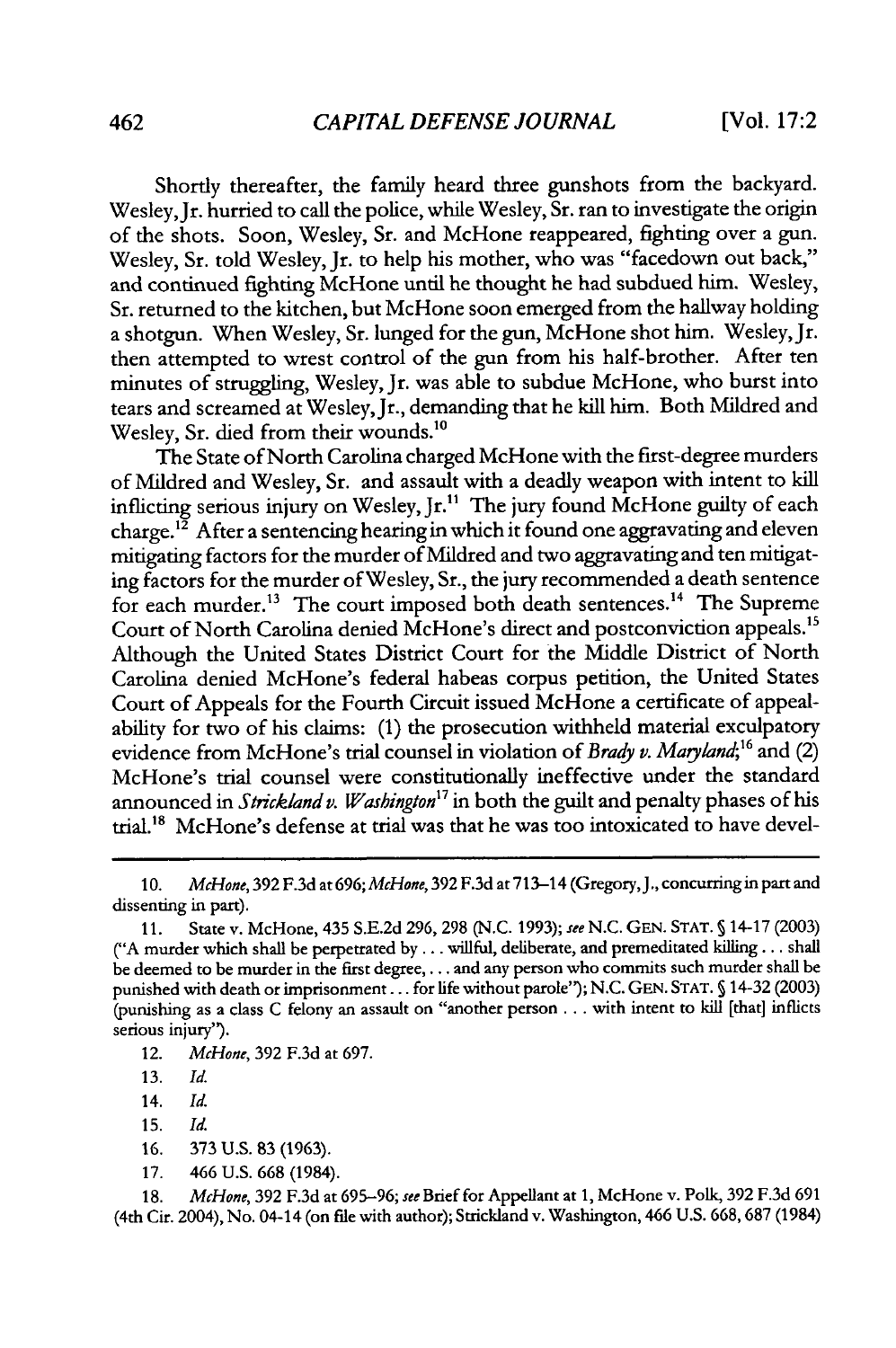oped the *mens rea* of specific intent to kill or of premeditation and deliberation; each of his habeas claims centered around his counsel's failings in mounting this defense at both the guilt and the sentencing phases of his trial.<sup>19</sup>

#### *IL Holding*

The Fourth Circuit rejected McHone's appeal and affirmed the district court's denial of his habeas corpus petition.2 " The court rejected McHone's *Brady* claim that the prosecution withheld exculpatory witness statements that would have strengthened his voluntary intoxication defense.<sup>21</sup> The court was also unpersuaded by McHone's *Strickland* argument that his counsel unreasonably failed to investigate his lack of ability to form specific intent to kill, to object to the prosecution's closing argument, and to conduct a thorough mitigation investigation.<sup>22</sup> Ultimately, the court held that the district court had correctly applied the federal habeas corpus standards required by the Anti-Terrorism and Effective Death Penalty Act of 1996 ("AEDPA") because it agreed that the Supreme Court of North Carolina's treatment of McHone's *Brady and Strickland* claims was "neither contrary to, nor an unreasonable application of, established federal law."23

#### *III. Analsis*

#### *A. The* Brady *Claim*

The Fourth Circuit began by explaining the standard, defined by the United States Supreme Court in *Brady,* for determining prosecutorial misconduct in withholding exculpatory evidence from a defendant.<sup>24</sup> The court stated the three-part test for relief: (1) " 'the evidence must be *favorable* to the accused' "; (2) the Government must have suppressed the evidence; and (3) the evidence must also be material, "i.e., it must have prejudiced the defense at trial.' <sup>225</sup> The

- 19. *McHone,* 392 F.3d at 696.
- 20. *Id.*
- 21. *Id.* at 697-700.
- 22. *Id.* at 704-10.
- 23. *Id.* at 696.
- 24. *Id.* at 697.
- 25. *McHone,* 392 F.3d at 697 (quoting Kyles v. Whitley, 514 U.S. 419, 433-34 (1995)).

<sup>(</sup>defining the two-pronged standard of deficient performance and prejudice for a finding of constitutional ineffective assistance of counsel); Brady v. Maryland, 373 U.S. 83,87 (1963) (holding that "suppression by the prosecution of evidence favorable to an accused upon request violates due process where the evidence is material either to guilt or to punishment, irrespective of the good faith or bad faith of the prosecution").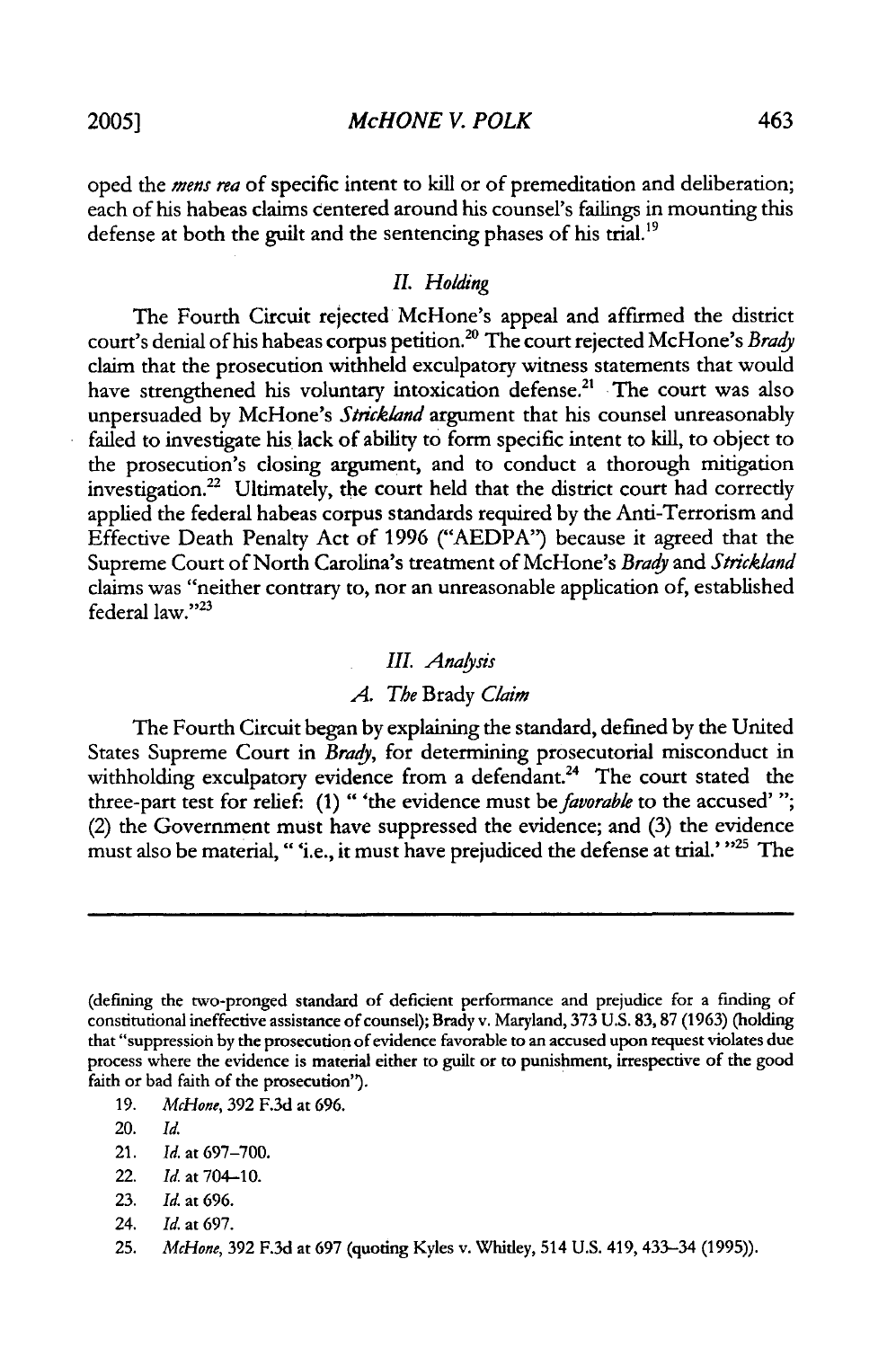court then cited the Supreme Court's ruling in *Kyles v. Whitley*<sup>26</sup> that such "evidence is material 'if there is a reasonable probability that, had the evidence been disclosed to the defense, the *result* of the proceeding would have been different.' "<sup>27</sup> With these rules in mind, the court considered the evidence to which McHone claimed he should have had access.<sup>28</sup>

The Fourth Circuit rejected McHone's *Brady* claims on the grounds that the evidence he sought was neither favorable nor material.<sup>29</sup> McHone argued that the prosecution should not have withheld statements made to police by Wesley, Jr., Wendy, Randy, Sawyers, Mark Tuttle, Deputy Inman, and William Kent Hall.<sup>30</sup> McHone claimed that the statements of Wesley, Jr., Wendy, Sawyers, Inman, and Hall were both favorable and material because they contradicted their trial testimony and would have provided evidence that they believed that McHone was more intoxicated than they had indicated to the jury.<sup>31</sup> McHone also argued that the statements of Randy and Tuttle, McHone's Alcoholics Anonymous ("AA") sponsor, would have shown that McHone was out of control because of his intoxication and that he had no specific plan to kill his parents.<sup>32</sup> The court considered the impact that the withheld evidence might have had on the trial and found that the statements were not strong enough to impeach the credibility of the State's witnesses or to convince the jury that McHone was too impaired to have formed the specific intent to kill.<sup>33</sup>

The court also rejected McHone's claim that the cumulative effect of the withheld evidence would have changed the outcome of his trial and sentencing.<sup>34</sup> Noting that the jury had heard enough evidence to find as a mitigating factor that McHone was "under the influence of alcohol" during the crime, the court found that the additional evidence would have had little effect on the jury's determination that McHone, although drunk, was aware enough of his actions to deserve a death sentence.<sup>35</sup> McHone also presented an affidavit from the State's expert, Dr. Groce, stating that if he had had access to the withheld evidence, he would not have testified at the sentencing hearing that McHone could have formed the specific intent to kill.<sup>36</sup> The Fourth Circuit deemed Dr. Groce's postconviction

- 30. *Id.* at 697-98.
- 31. *Id.* at 697-703.
- 32. *Id.* at 701-02.
- 33. *McHone,* 392 F.3d at 697-704.
- 34. *Id.* at 704.
- 35. *Id.* at 703.
- 36. *Id.*

<sup>26. 514</sup> U.S. 419 (1995).

<sup>27.</sup> *McHone,* 392 F.3d at 697 (quoting *Kyes,* 514 U.S. at 433-34 (emphasis supplied by Fourth Circuit)).

<sup>28.</sup> *Id.*

<sup>29.</sup> *Id.* at 703-04.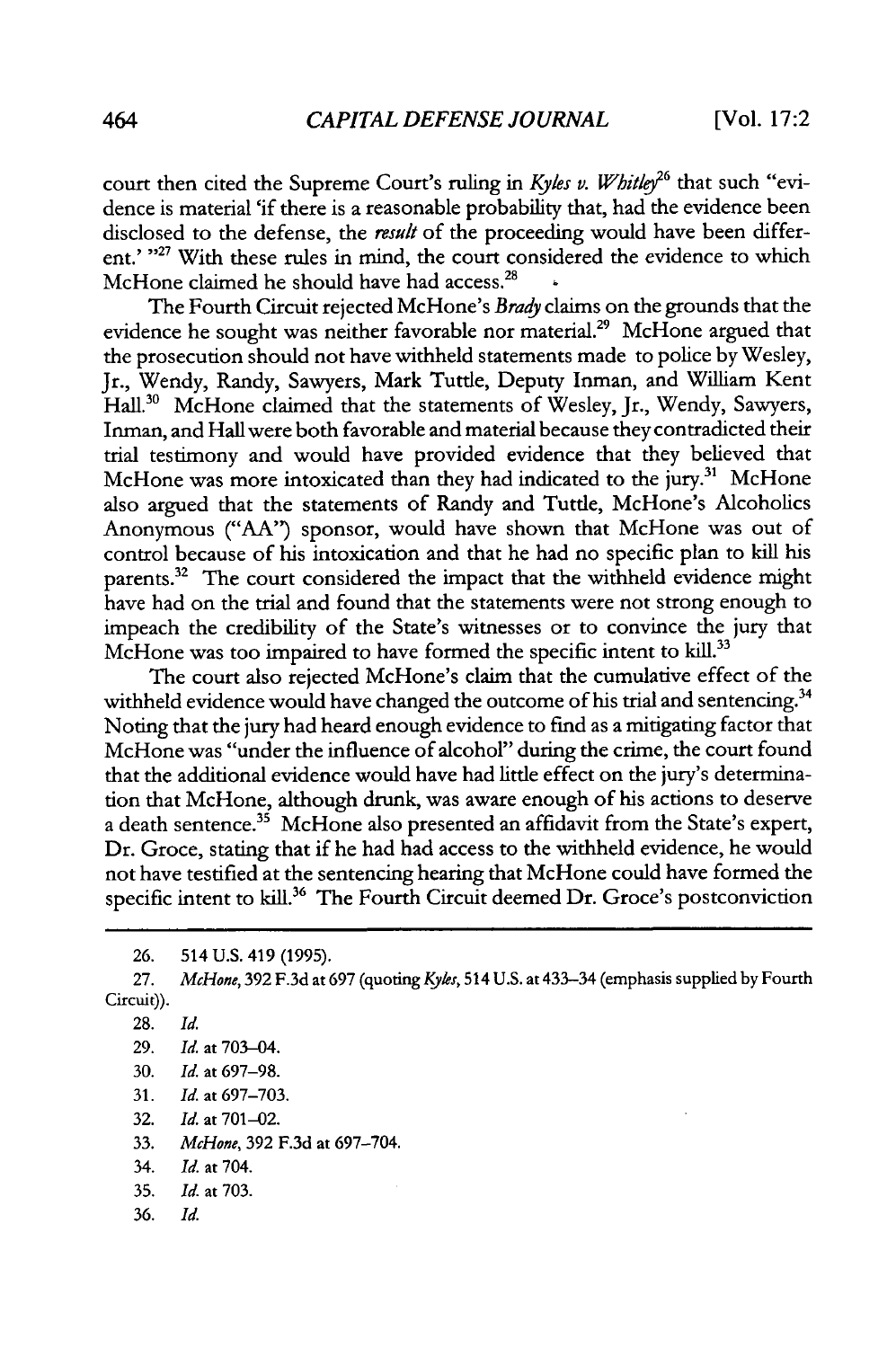*McHONE V. POLK*

affidavit to be too conclusory to provide McHone with grounds for relief on his *Brady* claim.37 In rejecting McHone's *Brady* arguments on the merits, the Fourth Circuit upheld the district court's determination that the Supreme Court of North Carolina had neither acted contrary to nor unreasonably applied the federal law governing his claim. <sup>38</sup>

#### *B. Ineffective Assistance of Counsel*

The Fourth Circuit identified the standard the United States Supreme Court laid out in *Strickland* for evaluating the performance of counsel on a constitutional level.<sup>39</sup> Under this standard, the court would find that counsel were ineffective if their performance fell below an objective standard of reasonableness under the circumstances and if the deficient performance prejudiced the defense. 4° McHone claimed that his trial counsel were ineffective for their failure to (1) investigate and present evidence that McHone lacked the specific intent to kill required for first-degree murder, (2) object to the prosecution's incorrect statement of the law in closing argument, and (3) investigate mitigation evidence thoroughly.<sup>41</sup> Finding that none of these claims met the prejudice standard required by *Strickland,* the court ruled that the Supreme Court of North Carolina had not applied federal law unreasonably and that McHone was not entitled to relief under AEDPA.

#### *1. Failure to Investigate Inability to Form Specific Intent*

The Fourth Circuit did not accept McHone's argument that his counsel were ineffective for failing to interview a number of people in order to gather evidence that he was so intoxicated on the night of the crime that he could not have formed the *mens rea* required by the first-degree murder statute.<sup>43</sup> McHone claimed that his counsel could have gathered valuable evidence from his AA sponsor and the two jailors who booked him on the night of the murders that would have shown that McHone was out of control and "appeared... [to have] taken some kind of drugs or... consumed a lot of alcohol."<sup>44</sup> This evidence would have clarified his actual level of impairment.<sup>45</sup> The Fourth Circuit, how-

- 41. *Id.*
- 42. Id. at 706-10.
- 43. **Id.** at 704-06.
- 44. Id. at 705.
- 45. Id.

<sup>37.</sup> Id. at 704.

<sup>38.</sup> *Id.*

<sup>39.</sup> *McHone,* 392 F.3d at 704; *see Strickland,* 466 U.S. at 687 (setting the standard for a court's review of counsel's performance under an ineffective assistance of counsel claim).

<sup>40.</sup> *McHone,* 392 F.3d at 704.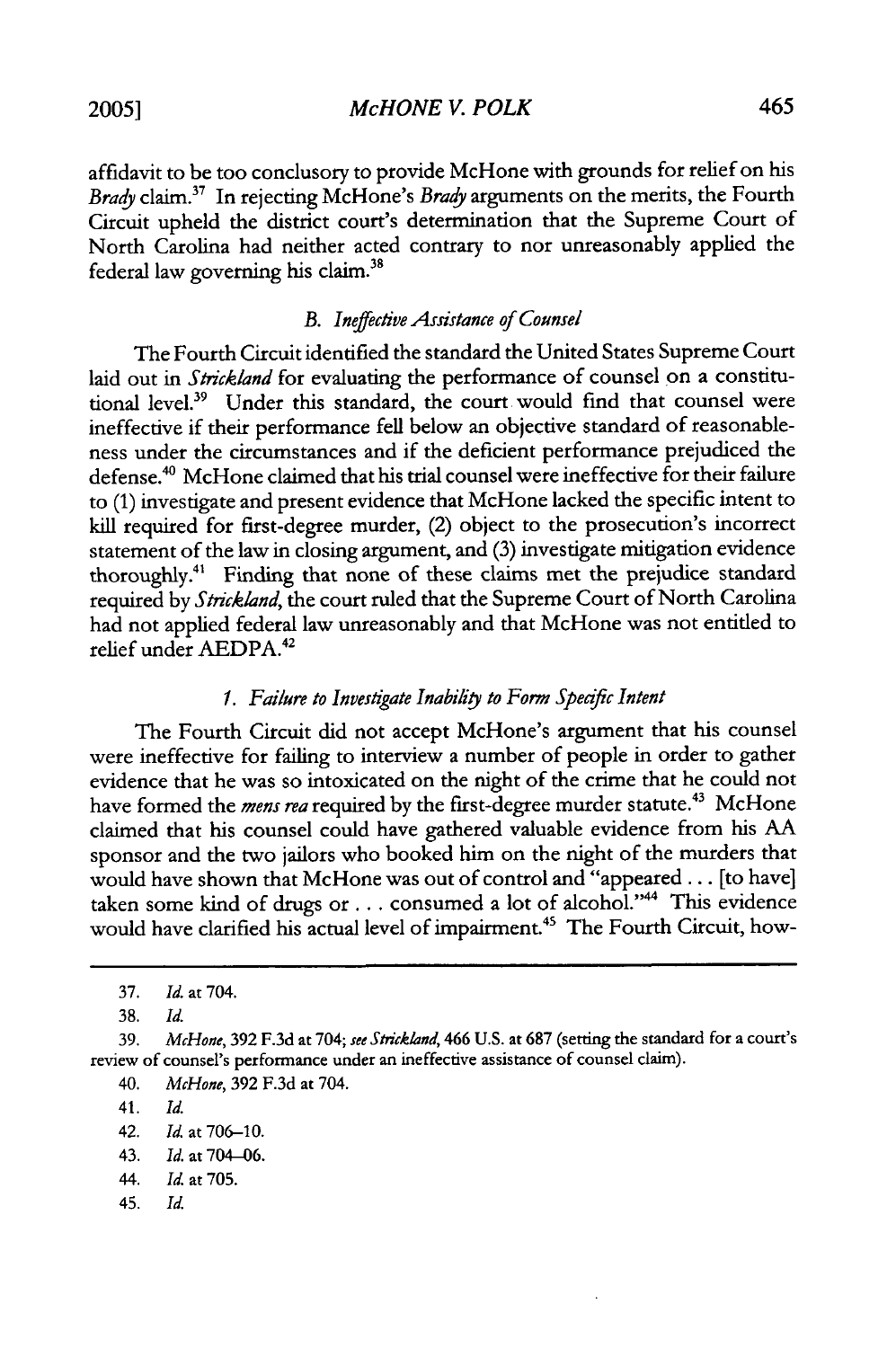ever, found that such evidence would have been merely cumulative of the evidence offered by prosecution witnesses that McHone was indeed drunk.<sup>46</sup> Because the jury had heard evidence of McHone's level of intoxication and still found beyond a reasonable doubt that he had the specific intent to kill, the court stated, counsel's failure to obtain this evidence could not have been prejudicial.<sup>47</sup> The court also found that the evidence that McHone's substance abuse counselor and probation officer might have offered of McHone's cooperativeness and obedient nature would have been insufficient to undermine the prosecution's argument that McHone resented his parents and had planned to kill them for quite some time.<sup>48</sup>

The court also ruled that McHone's counsel could not have been ineffective for failing to provide their expert with the information with which he could have made a blood alcohol content ("BAC") determination that might have lent credence to McHone's lack of specific intent defense.<sup>49</sup> The court concluded that the expert may have erred by not calculating McHone's **BAC** from the information he received from the State's expert's report and from McHone himself, especially given the fact that the jury used such evidence to find the statutory mitigator that McHone was under the influence of alcohol when he committed the crimes.<sup>50</sup> The court, however, would not impute the expert's error to his trial counsel and thus render them vicariously ineffective.<sup>51</sup>

#### 2. *Failure to Object to Prosecution's Misstatement of* the *Law in Closing Argument*

The Fourth Circuit also found insufficient prejudice in McHone's claim that his counsel were ineffective for failing to object to the prosecutor's closing argument.<sup>52</sup> In his final argument to the jury, the prosecutor incorrectly stated the law of voluntary intoxication and impermissibly shifted the burden of proof to the defense.<sup>53</sup> The prosecution characterized McHone's defense of voluntary intoxication as an affirmative defense and argued that McHone needed to prove that "he was so drunk that he was utterly incapable of forming a deliberate and premeditated purpose to kill."<sup>54</sup> The Fourth Circuit pointed out that this interpretation of the law was incorrect and was in fact the standard that a defendant needed to meet to receive a voluntary intoxication affirmative defense instruction

54. **Id.**

<sup>46.</sup> *McHone,* 392 F.3d at 705. 47. Id. 48. *Id.* at 705-06. 49. Id. at 706. 50. Id. 51. Id. 52. *McHone,* 392 F.3d at 706-08. 53. Id. at 707.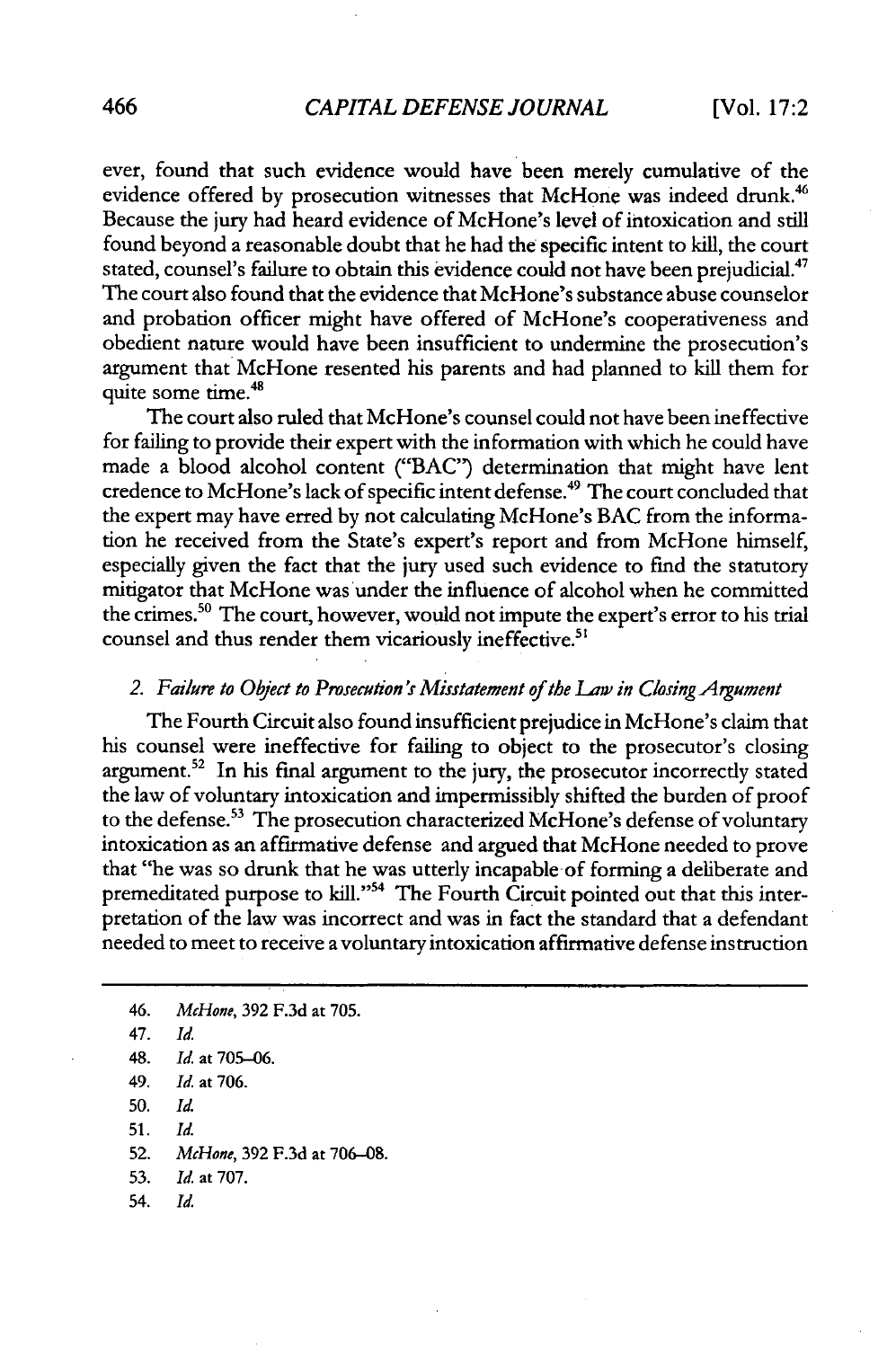*McHONE V. POLK*

from the court.<sup>55</sup> The court showed that under North Carolina law, all McHone needed to do was to establish a reasonable doubt sufficient to negate the mens rea of specific intent or premeditation.<sup>56</sup> The court pointed to North Carolina precedent, *State v. Mash*,<sup>57</sup> to illustrate that a jury " 'need only conclude that because of his intoxication either defendant did not form the requisite intent or there is at least a reasonable doubt about it.' "<sup>58</sup> Although in *Mash* the legal misstatement by the prosecution warranted a new trial, the Fourth Circuit held that McHone's counsel were not ineffective in failing to object because the trial court cured the prosecutor's mistake with its own instruction that correctly stated the law.<sup>59</sup> Relying on the presumption that a jury will follow the court's instructions, the Fourth Circuit found that no prejudice resulted from counsel's error.<sup>60</sup>

#### 3. Failure to Investigate Mitigation Evidence

The Fourth Circuit finally rejected McHone's claim, under *Wiggins v. Smith,61* that his counsel were ineffective for failing to investigate thoroughly potential mitigation evidence.<sup>62</sup> McHone claimed that with a proper investigation, his counsel would have found and been able to present to the jury evidence that his childhood was beset by an alcoholic and violent father, that he was introduced by his father to alcohol and drugs at an early age, and that he suffered great emotional instability as a result.<sup>63</sup> Relying on the fact that the jury found as mitigating factors that "the defendant enjoyed a normal childhood until the time his parents separated, and after that, he began using alcohol and drugs," that "[diefendant's father abused alcohol and gambled excessively and defendant, when he was a child, often spent time with his father in bars," that "[d]efendant often witnessed arguments between his father and mother," and that "[d]efendant, while he resided with his father, often had to reside in undesirable places," the Fourth Circuit concluded that McHone's trial counsel had presented sufficient evidence in mitigation to be deemed objectively reasonable.<sup>64</sup> Because the

58. *McHone,* 392 F.3d at 707 (quoting State v. Mash, 372 S.E.2d 532, 537 (N.C. 1988)).

62. *McHone,* 392 F.3d at 708-10; *see* Wiggins v. Smith, 539 U.S. 510, 527 (2003) (holding that when considering the effectiveness of counsel's presentation of mitigation evidence in a death penalty case, "a court must consider not only the quantum of evidence already known to counsel, but also whether the known evidence would lead a reasonable attorney to investigate further").

64. *Id.* at 709.

<sup>55.</sup> *Id.*

<sup>56.</sup> *Id.*

<sup>57. 372</sup> S.E.2d 532 **(N.C.** 1988).

<sup>59.</sup> *Id.* at 707-08.

**<sup>60.</sup>** *Id.* at 708; *see* Weeks v. Angelone, 528 U.S. 225, 234 (2000) (holding that "[a] jury is presumed **...** to follow [the court's] instructions").

<sup>61. 539</sup> U.S. **510** (2003).

<sup>63.</sup> *McHone,* 392 F.3d at 708-09.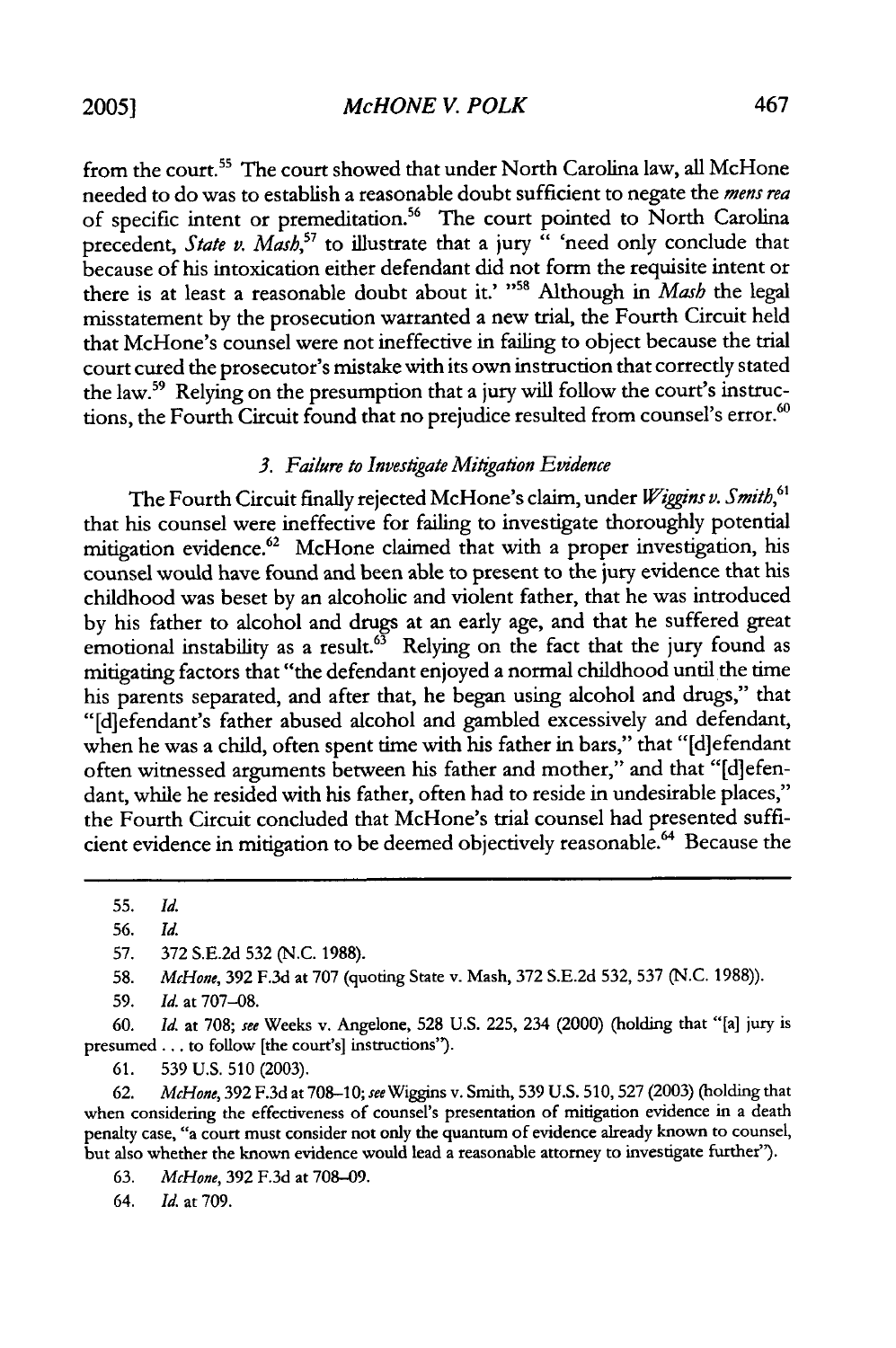jury found these mitigating factors and still imposed the death penalty, the court found that the lack of further evidence in mitigation also did not prejudice nound that

#### *IV. Application in Viginia: The Importance of Effective and I/igilant Trial Presentation*

*McHone* illustrates the importance of trial counsel's presentation to the jury in a capital case. Despite the fact that the jury found twenty-one total mitigating factors compared with only three aggravating factors, it still sentenced nineteenyear-old Steven McHone to death.<sup>66</sup> The prosecution presented the jury with the picture of a resentful son, a kid in trouble with the law, and a violent young man who indulged in drinking and drugs with little care for the people in his life who only wanted to help him find his way. $67$  The prosecution told the jury that McHone "had a 'plan' to be free of his parents, to rid himself of the confines of order and discipline."<sup>68</sup> The prosecution held McHone in stark contrast to his upstanding Air Force Captain brother and asked the jury to impose death as the proper punishment for a son who murdered his mother and step-father in cold blood in an argument over money.<sup>69</sup>

Defense counsel needed an alternative picture to stand against the grisly one painted by the prosecution. With a little more searching, counsel certainly could have had the ingredients for a powerful story to argue for McHone's life. McHone's defense team could have argued the tale of a son lost in the shuffle of alcoholism, abuse, and divorce.<sup>70</sup> Instead of growing up with his half-siblings in an intact family, McHone had to witness the alcoholic rages of his father, sometimes having to sleep in the bars where his father gambled and drank.<sup>71</sup> Although McHone was introduced to alcohol and drugs at an early age and had been in trouble with the law, his counselors, sponsor, and probation officer also spoke of a young man who followed directions, asked for permission to stay out late, and was trying to improve his relationship with his parents.<sup>72</sup> Counsel could have argued that on the night of the murders, McHone had not hatched a carefully thought-out plan to be rid of his controlling mother and father; he instead had spent the day drinking and doing drugs.<sup>73</sup> After a night of chaos and out of

- 68. *Id.*
- **69.** *Id.* at **713.**
- 70. *Id.* at 727.
- 71. *Id.*
- 72. *Id.* at 725.

<sup>65.</sup> *Id.* at 710.

<sup>66.</sup> *Id.* at 697.

<sup>67.</sup> *McHone,* 392 F.3d at 728 (Gregory, J., concurring in part and dissenting in part).

<sup>73.</sup> *McHone,* **392** F.3d at 715-18 (Gregory, J., concurring in part and dissenting in part).